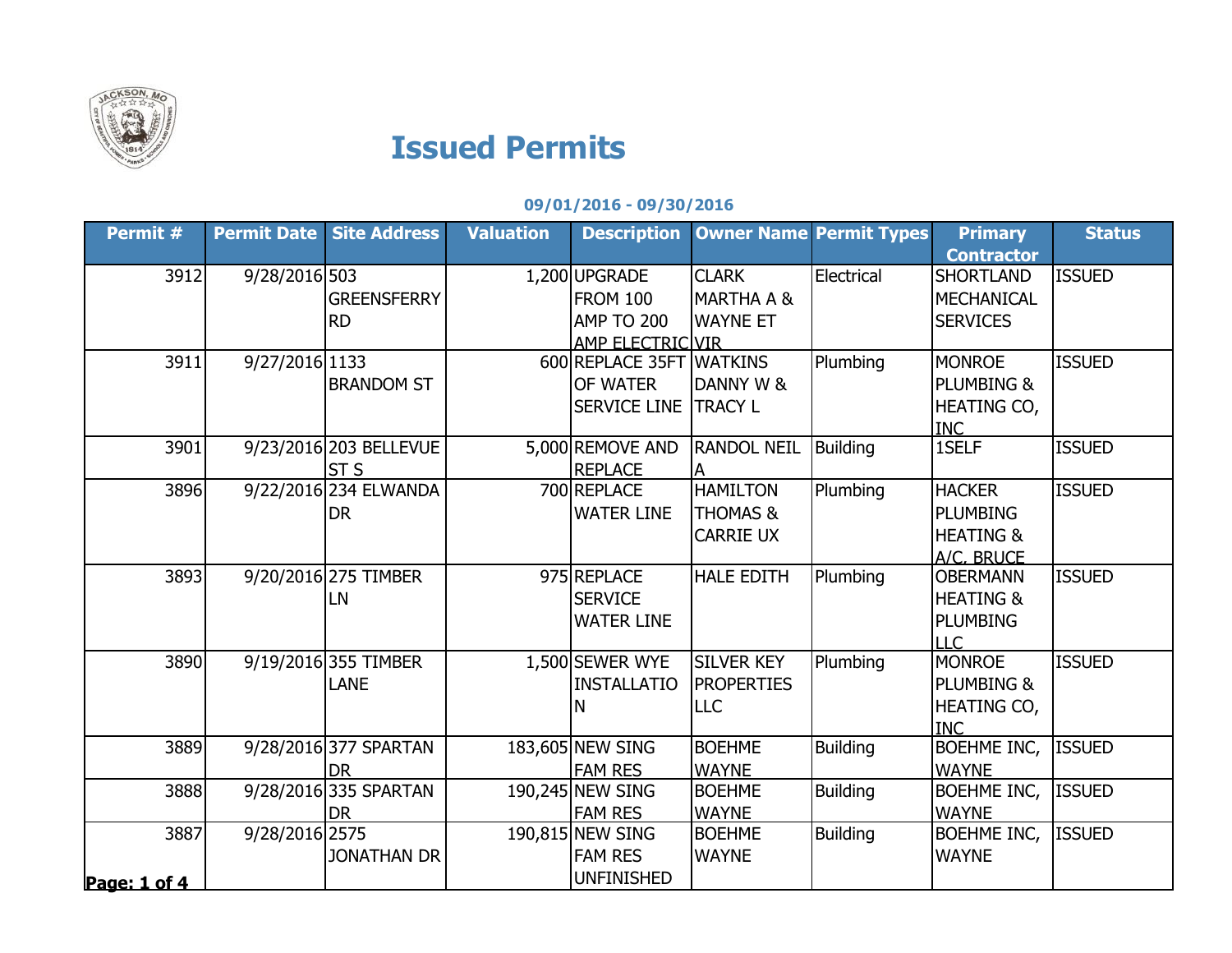| 3886         | 9/13/2016 520       |                       | 3,650 INSTALL NEW   | <b>CONRAD ROB</b>            | Mechanical      | <b>ZIEGLER</b>       | <b>ISSUED</b> |
|--------------|---------------------|-----------------------|---------------------|------------------------------|-----------------|----------------------|---------------|
|              |                     | <b>SYCAMORE ST</b>    | <b>GAS LINE</b>     |                              |                 | <b>PLUMBING</b>      |               |
|              |                     |                       |                     |                              |                 | <b>HEATING &amp;</b> |               |
|              |                     |                       |                     |                              |                 | A/C, RICK            |               |
| 3885         |                     | 9/13/2016 1385 KIMBEL | 1,300 UPGRADE TO    | NEIL &                       | Electrical      | <b>ALCORN</b>        | <b>ISSUED</b> |
|              |                     | <b>LN</b>             | 200 AMP AND         | <b>ALBERTA</b>               |                 | ELECTRIC /           |               |
|              |                     |                       | MOVE FROM           | <b>DOUGAN</b>                |                 | <b>DAVID</b>         |               |
|              |                     |                       | PEDESTAL TO         |                              |                 | <b>ALCORN</b>        |               |
| 3882         | 9/14/2016 117 / 119 |                       | 6,000 REPLACE OLD   | <b>STRICKLAND</b>            | Electrical      | <b>MISSIONAIR</b>    | <b>ISSUED</b> |
|              |                     | <b>MAIN ST W</b>      | <b>METER PACK</b>   | <b>THOMAS</b>                |                 | POWER &              |               |
|              |                     |                       | <b>IN BASEMENT</b>  |                              |                 | LIGHT / JEFF         |               |
|              |                     |                       |                     |                              |                 | <b>SMITH</b>         |               |
| 3879         |                     | 9/8/2016 815 CECILE   | $1,200$ REPLACE     | <b>GARMS JERRY Plumbing</b>  |                 | <b>OBERMANN</b>      | <b>ISSUED</b> |
|              |                     | <b>DR</b>             | <b>WATER</b>        | Ε                            |                 | <b>HEATING &amp;</b> |               |
|              |                     |                       | <b>SERVICE LINE</b> |                              |                 | PLUMBING             |               |
|              |                     |                       |                     |                              |                 | <b>LLC</b>           |               |
| 3878         |                     | 9/15/2016 862 AARON   | 500 NEW CHAIN       | <b>ELFRINK LUKE Building</b> |                 | 1SELF                | <b>ISSUED</b> |
|              |                     | <b>DR</b>             | <b>LINK FENCE</b>   | E & KATHY N                  |                 |                      |               |
|              |                     |                       |                     | <b>TRUST</b>                 |                 |                      |               |
| 3877         |                     | 9/15/2016 2829 CLEAR  | 1,000 DRIVEWAY      | <b>MIKE MARTIN</b>           | Building        | 1SELF                | <b>ISSUED</b> |
|              |                     | <b>SPRING DR</b>      | <b>EXTENTION</b>    |                              |                 |                      |               |
| 3876         |                     | 9/7/2016 2025 JACKSON | 8,000 LAYING 600    | <b>COMMERCE</b>              | Excavating      | <b>GAEBE</b>         | <b>ISSUED</b> |
|              |                     | <b>BLVD E</b>         | FT FIBER            | <b>BANK OF</b>               |                 | <b>CONTRACTING</b>   |               |
|              |                     |                       | <b>OPTIC</b>        | <b>SOUTHEAST</b>             |                 |                      |               |
|              |                     |                       |                     | <b>MISSOURI</b>              |                 |                      |               |
| 3875         |                     | 9/7/2016 714 JACKSON  | 1,000 UPGRADE       | <b>ARNHART</b>               | Electrical      | <b>FRANCIS</b>       | <b>ISSUED</b> |
|              |                     | <b>TRL</b>            | <b>FUSE TO</b>      | <b>ALVIS &amp; NINA</b>      |                 | <b>IVANOVICH</b>     |               |
|              |                     |                       | <b>BREAKER BOX</b>  |                              |                 | <b>ELECTRIC</b>      |               |
| 3872         | 9/6/2016 1420       |                       | 700 UPGRADE         | <b>GOOCH</b>                 | Electrical      | <b>MILLER</b>        | <b>ISSUED</b> |
|              |                     | <b>HILLVIEW</b>       | <b>FUSE TO 200</b>  | <b>CLINTON</b>               |                 | POWER &              |               |
|              |                     |                       | <b>AMP BREAKER</b>  |                              |                 | CONTROL, LLC         |               |
|              |                     |                       | <b>BOX</b>          |                              |                 |                      |               |
| 3870         |                     | 9/14/2016 420 HARMONY | 221,855 NEW SING    | <b>JENNINGS</b>              | <b>Building</b> | <b>JENNINGS</b>      | <b>ISSUED</b> |
|              |                     | <b>LN</b>             | FAM RES W/          | <b>HEATH</b>                 |                 | <b>MASONRY</b>       |               |
|              |                     |                       | <b>FINISH</b>       |                              |                 | <b>CONTRACTOR</b>    |               |
|              |                     |                       | <b>BASEMENT</b>     |                              |                 | S. LLC               |               |
| Page: 2 of 4 |                     |                       |                     |                              |                 |                      |               |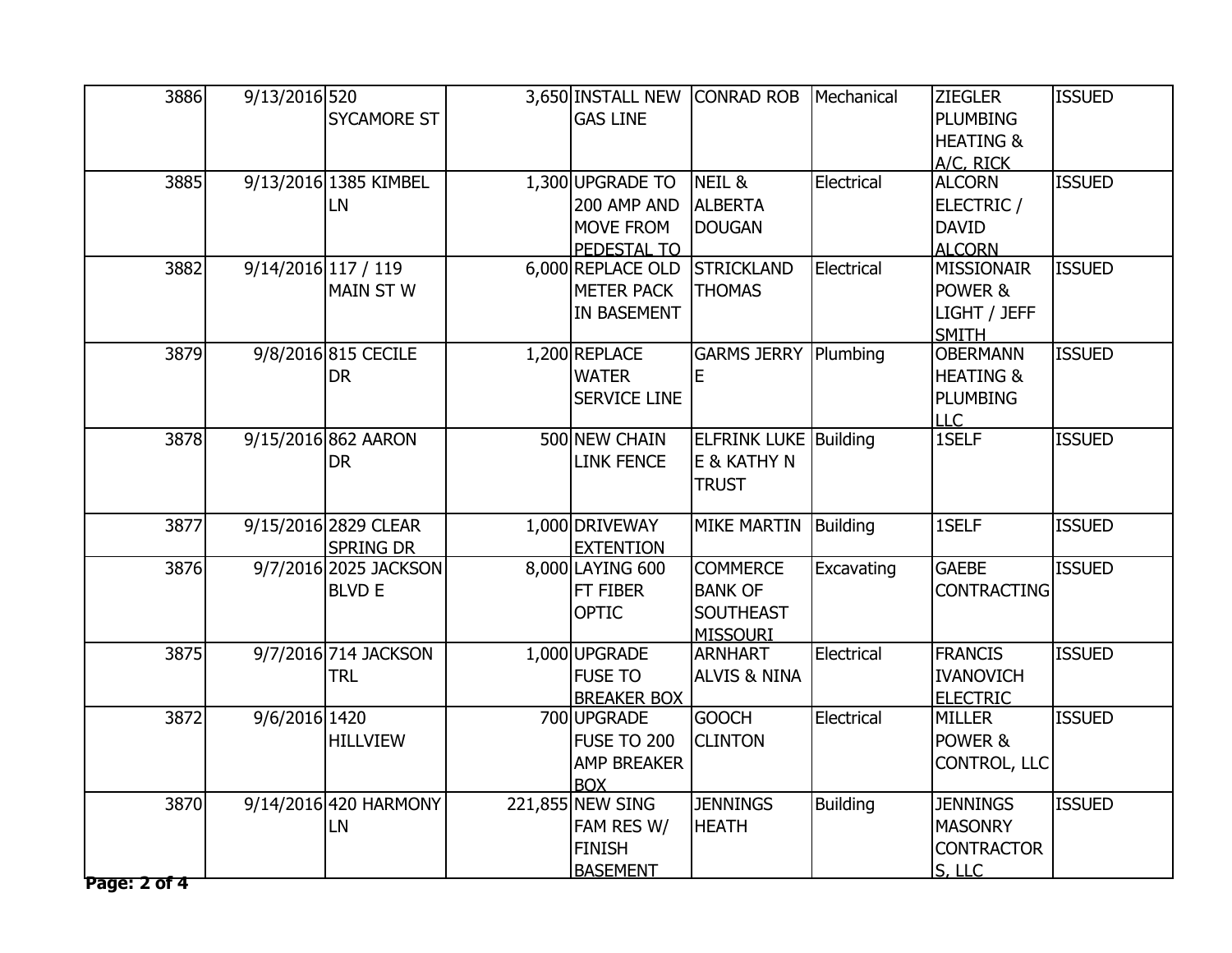| 3869 |               | 9/1/2016 201 MAIN ST   | 1,000 WATER LINES FORDS STEVE Plumbing |                               |                 | <b>CASSI BOCK</b>  | <b>ISSUED</b> |
|------|---------------|------------------------|----------------------------------------|-------------------------------|-----------------|--------------------|---------------|
|      |               | W                      | & IRRIGATION                           |                               |                 | <b>LANDSCAPING</b> |               |
|      |               |                        | <b>METER AND</b>                       |                               |                 | & FLOWER           |               |
|      |               |                        | <b>ELECTRIC</b>                        |                               |                 | <b>GARDENS</b>     |               |
| 3868 |               | 9/1/2016 2311 YORK DR  | 100 INSTALL NEW                        | <b>HALE THOMAS Electrical</b> |                 | 1SELF              | <b>ISSUED</b> |
|      |               |                        | <b>DECORATIVE</b>                      | <b>F &amp; MELISSA</b>        |                 |                    |               |
|      |               |                        | <b>LIGHT POLE</b>                      | LEE ET UX                     |                 |                    |               |
|      |               |                        | <b>IN YARD</b>                         |                               |                 |                    |               |
| 3867 |               | 9/14/2016 511 JACKSON  | 4,044 CHANGE                           | <b>MCGUIRE</b>                | <b>Building</b> | <b>SWOBODA</b>     | <b>ISSUED</b> |
|      |               | <b>BLVD E</b>          | <b>CLOTH TO</b>                        |                               |                 | <b>CONSTRUCTIO</b> |               |
|      |               |                        | <b>METAL</b>                           |                               |                 | N <sub>CO</sub>    |               |
| 3862 |               | 9/1/2016 2620 JACKSON  | 1,500 UPGRADE                          | <b>DRURY</b>                  | Electrical      | <b>AKB</b>         | <b>ISSUED</b> |
|      |               | <b>BLVD E</b>          | <b>FUSE TO</b>                         | <b>SOUTHWEST</b>              |                 | <b>CONSTRUCTIO</b> |               |
|      |               |                        | <b>BREAKER BOX SIGNS INC</b>           |                               |                 | Ν                  |               |
| 3857 |               | 9/1/2016 998 HIGH ST   | 500 REPAIR                             | <b>BANGERT</b>                | Electrical      | <b>FRANCIS</b>     | <b>ISSUED</b> |
|      |               | Ν                      | <b>ELECTRIC</b>                        | <b>RICHARD</b>                |                 | <b>IVANOVICH</b>   |               |
|      |               |                        | <b>SERVICE LINE</b>                    | <b>WILLIAM</b>                |                 | <b>ELECTRIC</b>    |               |
|      |               |                        |                                        | <b>TRUST</b>                  |                 |                    |               |
| 3856 |               | 9/9/2016 2525 RIDGE    | 14,000 NEW WORK                        | <b>KEESEE</b>                 | <b>Building</b> | <b>CAPE</b>        | <b>ISSUED</b> |
|      |               | <b>RD</b>              | <b>SHOP</b>                            | <b>MICHEAL</b>                |                 | <b>CONSTRUCTIO</b> |               |
|      |               |                        |                                        |                               |                 | N & ROOFING        |               |
|      |               |                        |                                        |                               |                 |                    |               |
| 3855 |               | 9/15/2016 3085 PRAIRIE | 188,730 NEW SING                       | <b>WILLIAMS</b>               | <b>Building</b> | <b>WILLIAMS</b>    | <b>ISSUED</b> |
|      |               | <b>VIEW TRL</b>        | FAM RES W/                             | <b>BROTHERS</b>               |                 | <b>BROTHERS</b>    |               |
|      |               |                        | PARTIAL FIN                            | <b>CONTRACTING</b>            |                 | <b>CONTRACTING</b> |               |
|      |               |                        | <b>BASEMENT</b>                        | LLC                           |                 | <b>LLC</b>         |               |
| 3854 |               | 9/2/2016 998 HIGH ST   | 500 NEW SIGN                           | <b>BANGERT</b>                | <b>Building</b> | 1SELF              | <b>ISSUED</b> |
|      |               | Ν                      | <b>FACE PLATE</b>                      | <b>RICHARD</b>                |                 |                    |               |
|      |               |                        |                                        | WILLIAM                       |                 |                    |               |
|      |               |                        |                                        | <b>TRUST</b>                  |                 |                    |               |
| 3853 |               | 9/9/2016 801 BROWN     | 1,600 REMOVE                           | <b>ELFRINK LUKE Building</b>  |                 | 1SELF              | <b>ISSUED</b> |
|      |               | <b>ST</b>              | WOOD DECK                              |                               |                 |                    |               |
| 3852 | 9/9/2016 3034 |                        | 3,865 PAVING                           | <b>TILLMAN</b>                | <b>Building</b> | PAVING PROS        | <b>ISSUED</b> |
|      |               | <b>BAINBRIDGE</b>      | <b>DRIVEWAY</b>                        | <b>NELSON</b>                 |                 | <b>LLC</b>         |               |